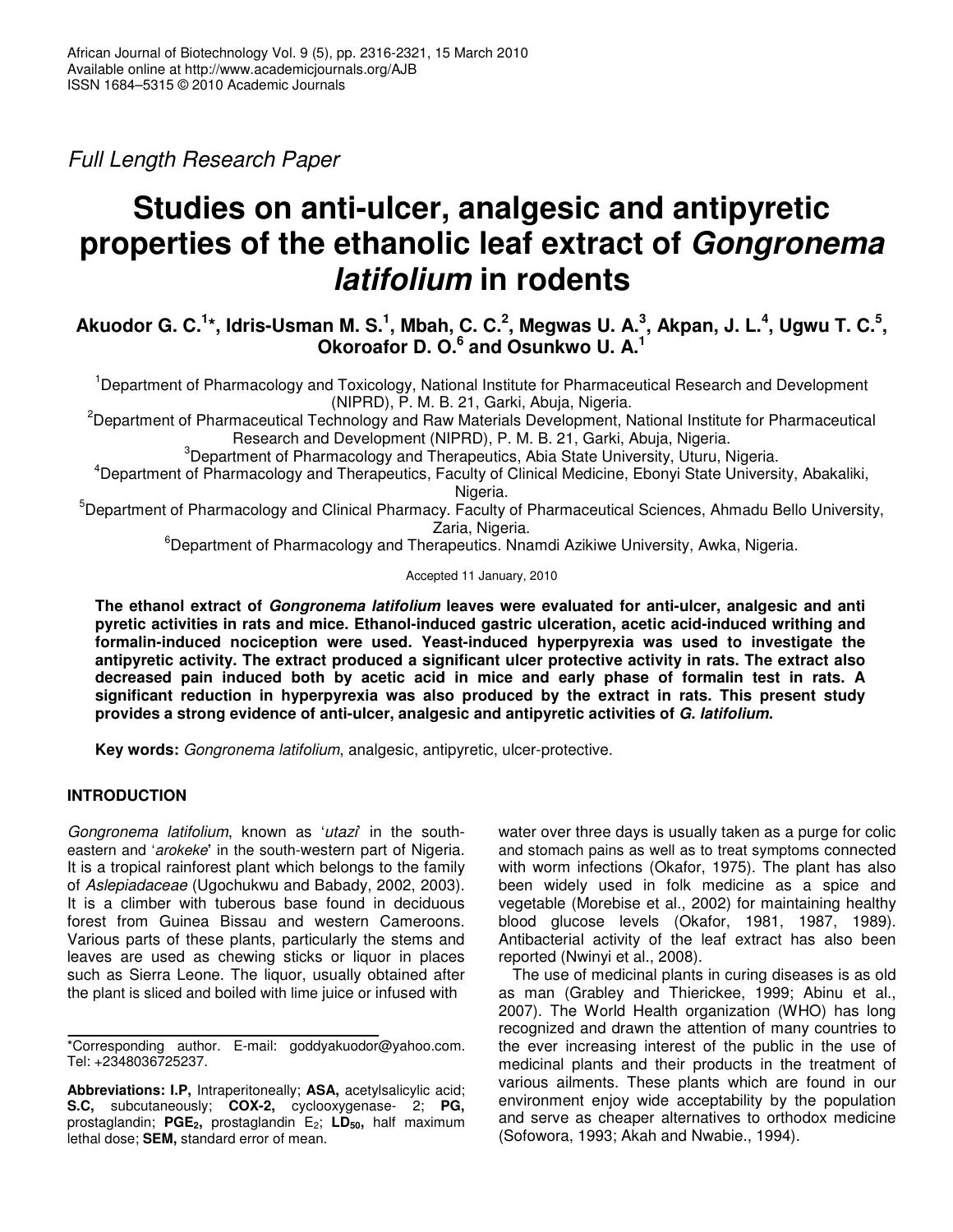*G. latifolium* is one of such medicinal plants whose therapeutic application has a folkloric background. The plant enjoys widespread reputation as a remedy for inflammation, bacteria, ulcer, malaria, diabetes and analgesic. Hence a scientific verification of its uses would be important in establishing a pharmacological basis for some of the claimed ethnomedicinal uses. This study establishes a scientific basis for the folkloric use of *G. latifolium* leaves as antiulcer, pain relief and antipyretic.

## **MATERIALS AND METHODS**

## **Plant material**

Fresh leaves of *G. latifolium* were collected from Ihiagwa, Owerri, Imo State, Nigeria. The plant was identified and authenticated by Mrs. Grace Ugbabe, Department of Medicinal Plant Research and Traditional Medicine, National Institute for Pharmaceutical Research and Development (NIPRD), Abuja, Nigeria. A voucher specimen has been deposited in NIPRD herbarium with the voucher number: (NIPRD (H) 6395). The leaves were air-dried and pulverized into fine powder. 300 g of the powdered material was macerated with ethanol for three consecutive days at room temperature with constant shaking. The liquid extract obtained was concentrated to dryness in vacuum at 40ºC. The yield was nine grams (9 g).

### **Phytochemical screening**

The ethanolic extract of *G. latifolium* was subjected to qualitative phytochemical screening according to standard methods (Trease and Evans, 1983).

## **Animals**

Adult wistar rats (200-250 g) and Swiss albino mice (20-25 g) of either sex obtained from the Animal Facility Centre of National institute for Pharmaceutical Research and Development (NIPRD), Abuja, Nigeria were used for the experiments. All animals were kept in metal cages at room temperature and housed under standard conditions of 12:12 h light/dark cycle. They were fed with NIPRD formulated standard feed and allowed free access to tap water *ad libitum.* Studies were carried out in accordance with the principles of good laboratory practice and animal handling (NIH) guidance for the care and use of laboratory animals, Publication No. 85-23, 1985.

### **Acute toxicity studies**

The acute toxicity LD<sub>50</sub> was estimated both orally (p.o) and intraperitoneally (*i.p*) in both adult Wistar rats and Swiss albino mice following Locke's method (1989). Dose levels used range from 100 to 5000 mg/kg body weight. The  $LD_{50}$  was calculated as the geometric mean of the dose that caused 100% mortality and the dose which caused no mortality at all.

## **Ethanol induced ulceration**

The rats were fasted for 48 h but allowed free access to water *ad libitum*. They were randomly selected and divided into five groups with six animals in each group. Group 1 received normal saline 10 ml/kg body weight while group II received standard drug (Ranitidine 20 mg/kg). Groups III, IV and V received 100, 200 and 400 mg/kg of

the extract, respectively, and all drugs were administered orally. One hour later, ulceration was induced by intragastric instillation of 0.5 ml of 90% ethanol and 1 h after ethanol administration, rats were anaesthetized using ether and the stomachs were removed and opened along the greater curvature to macroscopically examine any ulcerative lesions. The number, length and severity of the ulcers were noted and scored on an arbitrary 0 - 6 point scale (Magistretti et al., 1988). The scores were as below:

 $0 =$ No lesion

- $1 = 1 3$  small lesions
- $2 = 1 3$  large lesions
- $3 = 1 3$  thick lesions
- $4 =$  More than 3 small lesions
- $5 =$  More than 3 large lesions
- $6$  = More than 3 thick lesions

#### **Acetic acid induced writhes**

This test was conducted using the method described by Koster et al. (1959). Mice were divided into five groups of six animals each and pre-treated as follows: Group 1, II and III received 25, 50 and 100 mg/kg of the extract, respectively, while IV received acetyl salicylic acid (ASA) 150 mg/kg and group V which served as control received normal saline in appropriate volumes, administered i.p. 30 min after pre-treatment, each mouse was administered 0.7% of an aqueous solution of acetic acid (10 mL/Kg). Mice were then placed in transparent perspex observation boxes and the number of abdominal constrictions was counted for 10 min after treatment. The percentage inhibition of constrictions for the extract and ASA groups were calculated as:

% Inhibition =  $[(\text{Control mean} - \text{test mean}) / \text{Control mean}] \times 100$ 

### **Formalin induced nociception in rats**

The test was carried out as described by Dubuisson and Dennis (1977) and modified by Tjolsen et al. (1992). Adult Wistar rats were divided into five groups of six animals each and pre-treated i.p as follows: Group 1 received normal saline, this served as control. Group II, III and IV received 25, 50 and 100 mg/kg extract, respectively, while group V received 150 mg/kg ASA, all drugs administered i.p. 30 min after treatment, all groups were administered 50 µL of a 2.5% solution of formalin, subcutaneously (s.c) under the sub plantar surface of the left hind paw (Table 3). They were then placed in an observation chamber and monitored for 60 min, recording severity of nociceptive responses based on the observation scale below:

- (0) rats can bear weight on injected paw with free movement.
- (1) Light resting of the injected paw on the floor.
- (2) Partial elevation of the injected paw.

(3) Total elevation of the injected paw, licking and /or biting of the injected paw.

These observations were recorded every minute for the first 10 min (early phase) and then every 5 min thereafter up to 60 min (late phase).

### **Antipyretic activity**

The method by Al-Ghamdi (2001) was adopted to evaluate the antipyretic activity of the extract in rats. The rats were injected subcutaneously (s.c) with 10 ml/kg of 15% suspension of yeast (Danbaoli) to induce pyrexia. The rectal temperature of each animal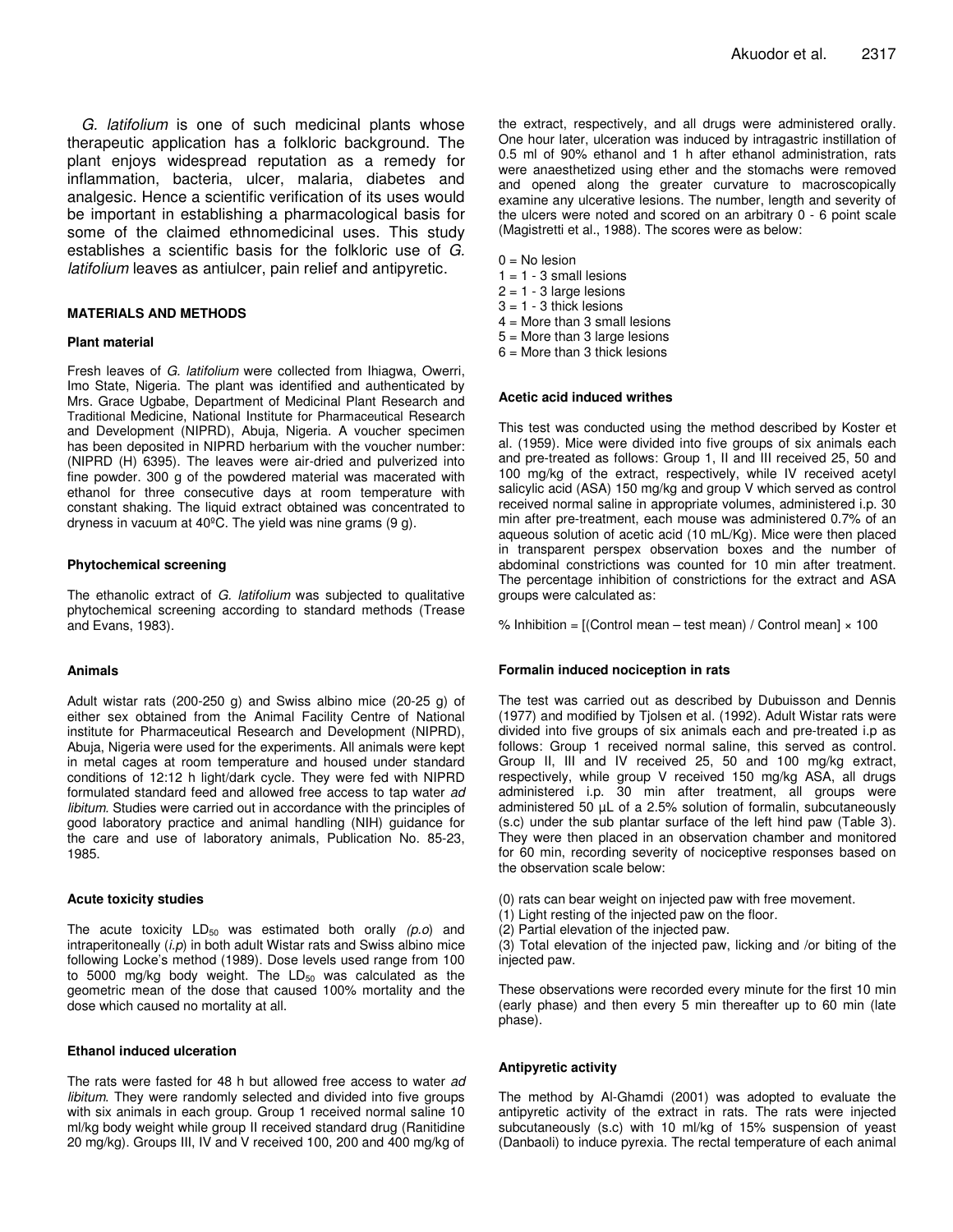| Dose (mg/kg)<br>Drug |            | Ulcer index (U.I.) | % Maximal protection of ulceration |  |
|----------------------|------------|--------------------|------------------------------------|--|
| Control (Saline)     | 10 $ml/kg$ | $5.33 \pm 0.33$    |                                    |  |
| Ranitidine           | 20         | $0.33 \pm 0.21$    | $93.81*$                           |  |
| G. latifolium        | 100        | $3.17 \pm 0.60$    | $40.52*$                           |  |
| G. latifolium        | 200        | $1.00 \pm 0.68$    | $81.24*$                           |  |
| G. latifolium        | 400        | $0.50 \pm 0.50$    | $90.61*$                           |  |

**Table 1.** The effect of the ethanolic extract of *G. latifolium* on the ethanol induced gastric ulceration in rats.

 $*P < 0.01$  as compared with control groups.

**Table 2.** The effect of the ethanolic extract of *G. latifolium* on acetic acid induced writhes in mice.

| Drug             | Dose $(mg/kg)$ | Writhes          | % Inhibition |
|------------------|----------------|------------------|--------------|
| Control (saline) | 10 ml/kg       | $31.85 \pm 3.06$ |              |
| ASA              | 150            | $3.33 \pm 3.33$  | 89.54 *      |
| G. latifolium    | 25             | $14.17 \pm 1.87$ | $55.55*$     |
| G. latifolium    | 50             | $9.50 \pm 5.61$  | $70.15*$     |
| G. latifolium    | 100            | $5.33 \pm 2.15$  | 83.25 *      |

\*P < 0.01 as compared to control group.

was taken before and 24 h after injection using a clinical thermometer (Geon Corp. U.S.A). Rats that did not show a minimum increase of 0.5°C in temperature 24 h after yeast injection were screened out of the study. Thirty selected rats were grouped into five and treated as follows: Group I received normal saline (10 ml/kg i.p) while group II received 20 mg/kg drugamol (Drugfield Nigeria) to serve as positive control. Group III, IV and V received 25, 50 and 100 mg/kg of the extract, respectively, all administered *i.p*. The rectal temperature of each rat was again recorded at 30 min intervals for 120 min.

## **Statistical analysis**

Results were expresses as mean± standard error of the mean (SEM). The data were analyzed using student's t-test and 2 way ANOVA. P < 0.01 was considered significant.

# **RESULTS**

# **Phytochemical screening**

Phytochemical analysis of the extract revealed the presence of alkaloids, saponins, tannins and flavanoids.

# **Acute toxicity studies**

When administered i.p in mice, the ethanolic extract of *G. latifolium* produced 100% lethality at 2000 mg/kg and 0% lethality at 1000 mg/kg. Hence, the  $LD_{50}$  in mice was estimated to be 144.2 mg/kg ip. No lethality was observed in mice upon oral administration even at doses as high as 5000 mg/kg. Thus, the oral  $LD_{50}$  was estimated to be >5000 mg/kg body weight. Apart from weakness, *G. latifolium* did not produce any major signs of clinical toxicity over the 4 days observation period.

# **Acute gastric ulcer induced by ethanol**

The extract was found to possess remarkable and significant ulcer protective properties at 200 and 400 mg/kg body weight with maximum effect at 81.24 and 90.61% inhibition of ulceration, respectively  $(P < 0.01)$ . Ranitidine, the standard drug produced 93.81% protection (P < 0.01) (Table 1).

# **Acetic acid induced writhes**

Dose dependent and significant antinociceptive effect was noticed with the ethanolic extract at the doses tested. In the acetic acid induced writhing model, the extract with 100 mg/kg dose exhibited a maximum of 83.25% inhibition of writhing ( $P < 0.01$ ) and the effect was comparable to standard acetylsalicylic acid (89.54%) (P < 0.01) while 25 and 50 mg/kg doses have shown 55.55 and 70.15% reduction, respectively  $(P < 0.01)$  (Table 2).

# **Formalin induced nociception**

The ethanolic extract of *G. latifolium* significantly inhibited both phases of the formalin test dose dependently. In the early phase, the extract produced significant inhibition of up to 51.55% at 100 mg/kg  $(P < 0.01)$  when compared with ASA, which produced an inhibition of 58.52% at a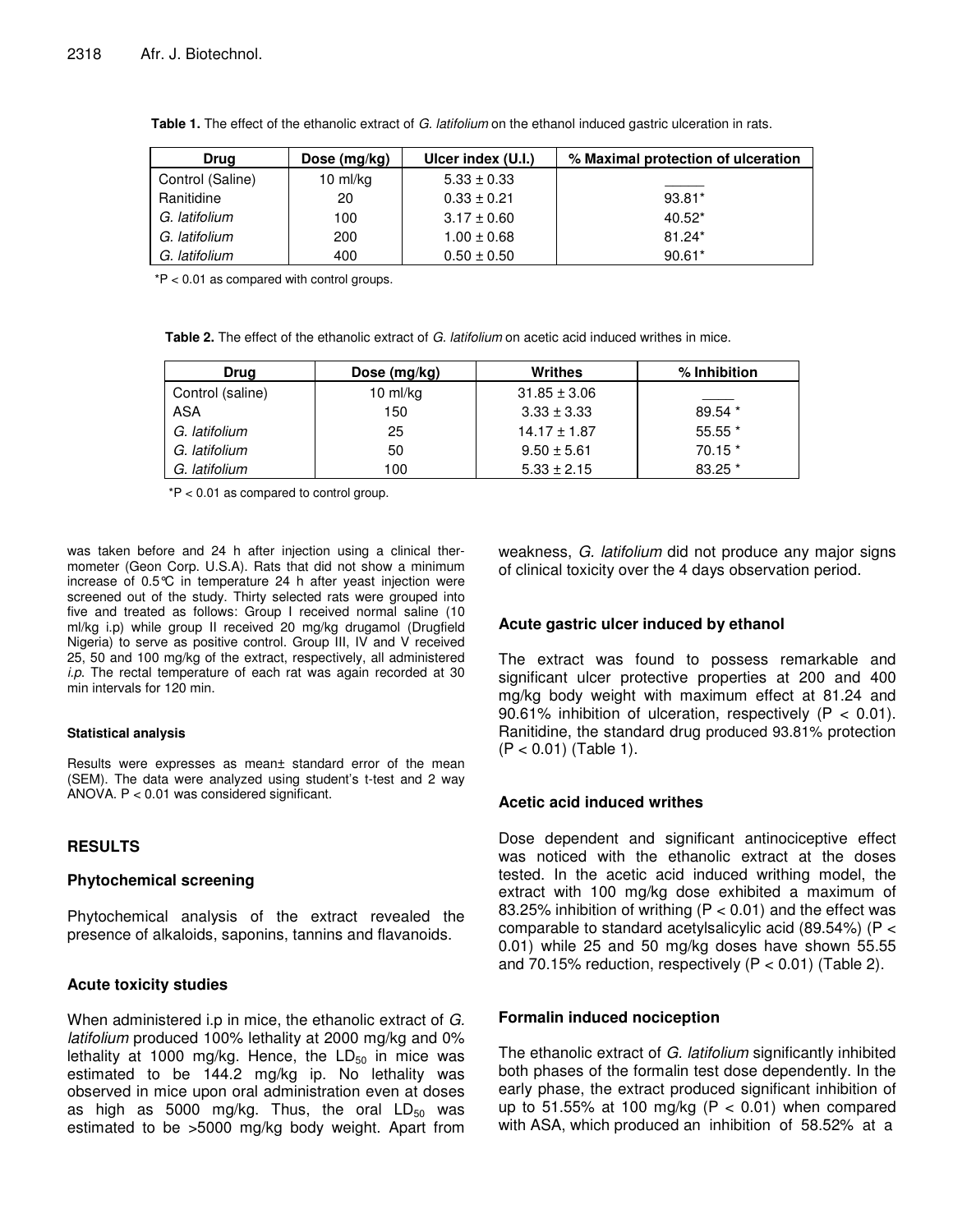| <b>Drug</b>      | Dose $(mg/kg)$     | Early phase Pain score | % Pain Inhibition | Late phase Pain score | % Pain inhibition |
|------------------|--------------------|------------------------|-------------------|-----------------------|-------------------|
| Control (saline) | $10 \text{ ml/kg}$ | $2.58 \pm 0.07$        |                   | $2.9 \pm 0.21$        |                   |
| ASA              | 150                | $1.07 \pm 0.11$        | 58.52             | $1.0 \pm 0.18$        | $65.5*$           |
| G. latifolium    | 25                 | $2.03 \pm 0.24$        | 21.32             | $2.53 \pm 0.11$       | 12.78             |
| G. latifolium    | 50                 | 1.75 ± 0.25            | 32.17             | $2.47 \pm 0.10$       | 14.83             |
| G. latifolium    | 100                | $1.25\pm0.20$          | 51.55             | $2.22 \pm 0.23$       | $23.45*$          |

**Table 3.** The effect of ethanolic extract of *G. latifolium* on early and late phase formalin induced pain in rats.

\*P < 0.01 as compared to control groups.

The results given are mean  $\pm$  SEM; number of animal used (n = 6).

**Table 4.** The effect of ethanolic extract of *G. latifolium* on yeast induced pyrexia in rats.

| <b>Drug</b>      | Dose -<br>(mg/kg) | Rectal temperature (°C) |                  |                  |                  |                  |                    |
|------------------|-------------------|-------------------------|------------------|------------------|------------------|------------------|--------------------|
|                  |                   | 24h                     | 0.0 h            | 0.5 <sub>h</sub> | 1.0h             | 1.5h             | 2 h                |
| Control (saline) | 10 mg/kg          | $37.15 \pm 0.24$        | $38.27 \pm 0.20$ | $37.70 \pm 0.33$ | $38.35 \pm 0.21$ | $38.57 \pm 0.29$ | $38.98 \pm 0.16$   |
| Drugamol         | 20                | $36.24 \pm 0.27$        | $37.06 \pm 0.43$ | $36.50 \pm 0.14$ | $35.91 \pm 0.14$ | $34.91 \pm 0.26$ | $34.54 \pm 0.18^*$ |
| G. latifolium    | 25                | $36.81 \pm 0.24$        | $36.96 \pm 0.35$ | $36.11 \pm 0.22$ | $35.76 \pm 0.27$ | $35.69 \pm 0.35$ | $35.67 \pm 0.25^*$ |
| G. latifolium    | 50                | $36.50 \pm 0.18$        | $37.76 \pm 0.14$ | $36.14 \pm 0.26$ | $35.60 \pm 0.20$ | $35.64 \pm 0.34$ | $35.10 \pm 0.24*$  |
| G. latifolium    | 100               | $36.79 \pm 0.20$        | $37.07 \pm 0.35$ | $36.15 \pm 0.33$ | $35.73 \pm 0.38$ | $35.21 \pm 0.37$ | $34.71 \pm 0.40^*$ |

The results given are mean  $\pm$  SEM; number of animal used (n = 6).

\*P< 0.01 as compared to control groups.

dose of 150 mg/kg  $(P < 0.01)$ . In the late phase of formalin test however, there is a large difference between the levels of inhibition produced by the extract compared with ASA. The extract produced an inhibition of 23.45% at 100 mg/kg whilst ASA produced 65.52% at 150 mg/kg  $(P < 0.01)$ . The extract produced pain inhibition at the lower doses of 25 and 50 mg/kg.

# **Yeast induced pyrexia**

The subcutaneous injection of yeast suspension markedly elevated the rectal temperature of the rats after 24 h of administration. Treatment with the ethanolic extract of G. latifolium at the dose of 25, 50 and 100 mg/kg body weight significantly decreased the rectal temperature of the rat in dose dependent manner  $(P < 0.01)$ . The antipyretic effect started from the first 30 min and was maintained for 120 min after extract administration. The result obtained from both the standard drug and the extract - treated rats were statistically compared with control group and a significant reduction in temperature was observed (Table 4).

# **DISCUSSION**

The ethanolic extract of *G. latifolium* was evaluated for its anti-ulcer activity in rats. A significant anti-ulcer activity was observed for the extract in the ethanol induced ulcer model. Ethanol induced damage to gastric mucosa is

associated with a significant production of free radicals (Szelenyi and Brune, 1988) leading to increased lipid peroxidation. Moreover, in the stomach, ethanol causes solubilization of mucus constituents and depresses tissue levels of proteins, leading to flow stasis in gastric blood (Szabo et al., 1986). Ethanol provoked gastric mucosal lesions are caused by the direct toxic effect of ethanol through the reduction in mucus production, gastric mucosal blood flow and bicarbonate secretion. Endogenous glutathione and prostaglandin (PG) levels are also lowered by ethanol while the release of histamine, influx of calcium ions and generation of free radicals and production of leukotrienes are all increased (Glavin and Szabo, 1992).

The active constituents of the extract revealed by the phytochemical screening, especially tannins and flavanoids, may also have a contributory role to play in its anti-ulcer activity. Tannins are known to 'tar' the outermost layer of the gastric mucosa rendering it less permeable and more resistant to chemical and mechanical injury or irritant (Asuzu and Onu, 1990). Thus, the result of this study has shown that *G. latifolium* probably antagonizes the aggressive factors like acid, pepsin and *H. pylori,* which play an important role in the pathogenesis of gastric ulcers (Kumar and Clarke, 2002) while augmenting the defensive mucosal factors that protect the gastric mucosa from injury (Germano et al., 1998). This assertion is further buttressed by the fact that the extract has been shown to have a remarkable antimicrobial activity against bacteria (*Escherichia, S. aureus*, etc) (Nwinyi et al., 2008).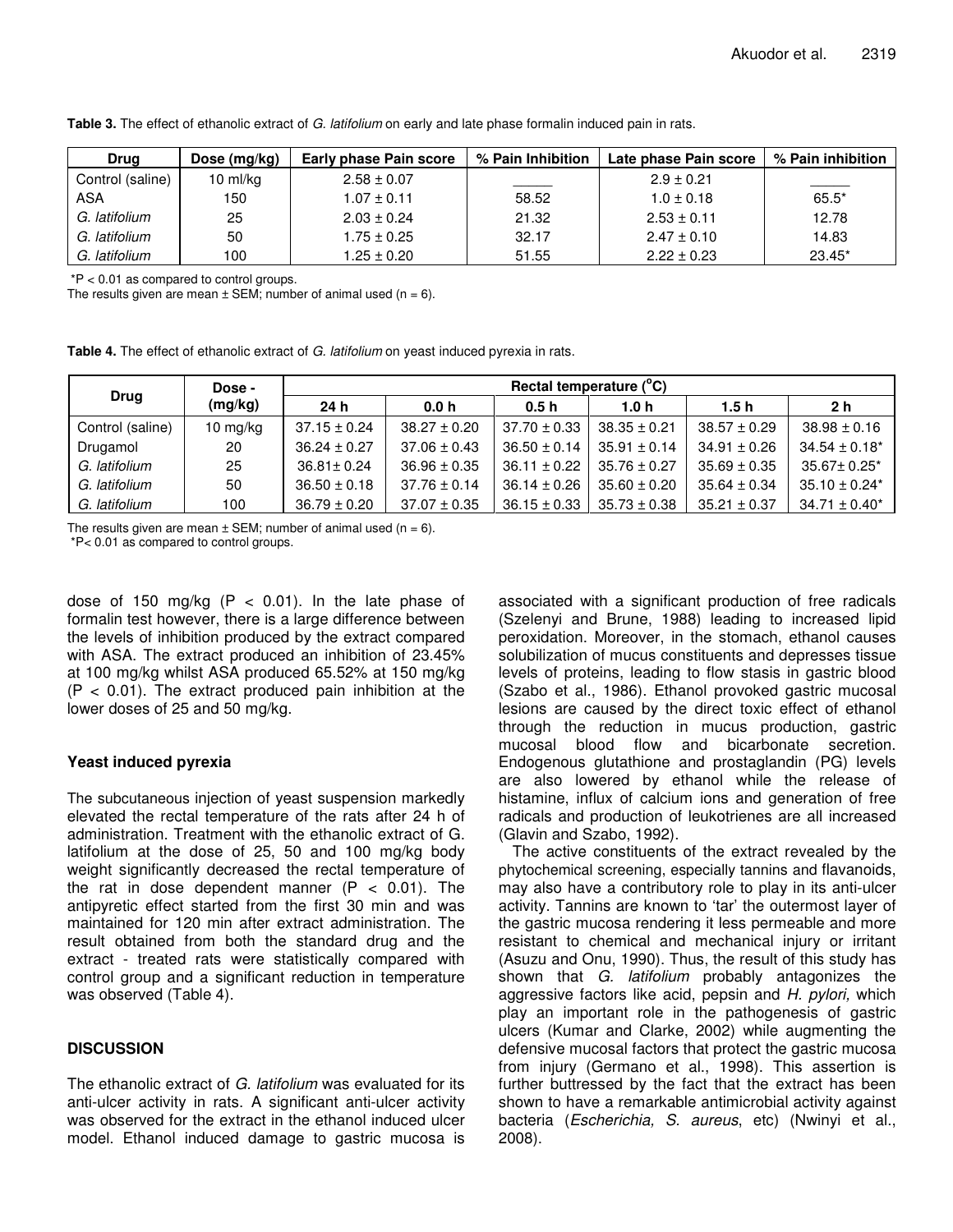It is also possible that flavanoids present in *G. latifolium* may play a role in this regard. Flavanoids possess antioxidant properties in addition to strengthening the mucosal defence system through stimulation of gastric mucus secretion (Martin et al., 1994). Further tests however need to be undertaken to elucidate the exact mechanism of action.

Analgesic activity is another biological property significantly exhibited by the extract. The extract inhibited acetic acid induced writhing response in the animals. Acetic acid induced writhes is a sensitive procedure in detecting analgesic effect of medicinal agents (collier et al., 1968). This pain mechanism is believed to involve local peritoneal receptors (Bentley et al., 1983) caused by peritoneal fluid concentration of PG- $E_2$  and PG- $F_{2\alpha}$ . (Deraedt et al., 1980). This method is not only simple and reliable but also affords rapid evaluation of peripheral type of analgesic action. In this, the animals react with characteristic stretching behavior which is called writhing. The abdominal constriction is related to the sensitization of nociceptive receptors in prostaglandins. It is therefore possible that the analgesic effect may be due to the inhibition of synthesis or action of prostaglandins. The extract was also effective in the formalin test which involves two phases: neurogenic with the release of substance P and inflammation with the release of serotonin, histamine, bradykinin and prostaglandins (Murray et al., 1988; Tjolsen et al., 1992). It was able to block both phases of formalin response, although, higher inhibition was seen in the first phase.

A dose dependent significant reduction in yeast-induced pyrexia was also observed in rats treated with the ethanolic leaf extract of *G. latifolium.* Pyrexia may be as result of infection or one of the sequelae of tissue damage, inflammation, graft rejection or other disease state. Antipyretics are drugs which reduce elevated body temperature, graft rejection or other disease state. Regulation of body temperature requires a delicate balance between production and loss of heat and the hypothalamus regulates the set point at which body temperature is maintained. Most of the antipyretic drugs inhibit COX-2 expression thus inhibiting  $PGE<sub>2</sub>$  biosynthesis to reduce elevated body temperature. The present result shows that the ethanolic extract of *G. latifolium* possesses a significant antipyretic effect in yeast induced pyrexia in rats and its effects are comparable to that of drugamol. Based on the results obtained, it can be concluded that the ethanolic leaf extract of *G. latifolium* possesses potential antiulcer, antinociceptive and antipyretic activities.

## **REFERENCES**

Abinu I, Adenikpekun T, Ogunsanya T, Odugbemi T (2007). Evaluation of the antimicrobial properties of deferent parts of *Citrus aurantifolia* (Lime fruit) as used locally Afr. J. Trad. CAM. 4: 185-190.

Akah PA, Nwabie AI (1994). Evaluation of Nigerian Traditional

Medicinel Plants used for rheumatic inflammation disorders. J.

Ethnopharmacol. 42: 179-182.

- Al-Ghamdi MS (2001). Anti inflammatory, analgesics and antipyretic activities of *Nigella sativa* J. Ethnopharmacol. 76: 45-48.
- Asuzu IU, Onu OU (1990). Anti-Ulcer activity of the ethanolic extract of *Combretum dolichopetalum* root. Int. Crude Drug Res. 28: 27-32.
- Bentley GA, Newton SH, Starr JB (1983). Studies on the antinociceptive action of alpha agonist drugs and their interaction with opiod mechanism. Br. J. Pharmacol. 79: 125-134.
- Collier HOJ, Dinneen LC, Johnson CA, Schineider C (1968). The abdominal constriction response and its suppression by analgesic drugs in the mouse. Br. J. Pharmacol. 32: 293-310.
- Deraedt R, Jougney S, Falhout M (1980). Release of prostaglandin E and F in an algogenic reaction and its inhibition. Eur. J. Pharmacol. 51: 17-24.
- Dubuisson D, Dennis SG (1977). The formalin test: a quantitative study of the analgesic effect of morphine, meperidine and brain stem stimulation in rats and cats. Pain, 4: 161-174.
- Germano MP, Sango R, Guglielmo M, De Pasquale R, Crisafi G (1998). Effects of *Pfeleopsis subcrosa* extract on experimental gastric ulcers and *Helicobacter pylori* growth. J. Ethnopharmacol. 59: 167-172.
- Glavin GB, Szabo S (1992). Experimental gastric mucosal injury: laboratory models reveal mechanism of pathogenesis and new therapeutic strategies. Fed. Am. Soc. Exp. Biol. J. 42: 111-116.
- Grabley S, Theierickee R (1999). Drug Discovery from nature Springer: London. pp. 5-7.
- Koster R, Anderson M, De Beer EJ (1959) Acetic acid for analgesic screening.Federa. Proceeding 18: 412-417.
- Kumar PJ, Clarke ML (2002). Clinical Medicine, 5<sup>th</sup> ed. WB Saunders, UK
- Locke's D (1983). A new approach to practical acute toxicity testing. Arch. Toxicol. 54: 275-287.
- Magistretti MJ, Conti M, Cristoni A (1988). Anti-ulcer activity of an anthocyanidin from Vaccinum *myrfillus, Arzneimittle forschung,* Drug Res. 38: 686-690.
- Martin MJ, Marhuenda E, Perez-Guerrero C, Franco JM (1994). Antiulcer effect of *Narinjin* on gastric lesion induced by ethanol in rats. Pharmacol. 49: 144-150.
- Morebise O, Fafunso MA, Makinde JM, Olajide OA, Awe EO (2002). Anti-inflammatory property of the leaves of *Gongronema latifolium*. Phytothera Res. 16: S75-S77.
- Murray CW, Porcca F, Cowan A (1998). Methodological refinements in the mouse paw formalin test an animal model of tonic pain. J. Pharmacol. Methods, 20: 175-186.
- National Research Council (1985). Guide for the care and use of laboratory animals. NIH publication no. 85-23. The National Academic Press Washington DC.
- Nwinyi OC, Chinedu HS, Ajani OO (2008). Evaluation of antibacterial activity of *Psidium guajava* and *Gongronema latifolium*. J. Med. Plant Res. 2 (8): 189-192.
- Okafor JC (1975). The role of common edible (wild and semi-wild) wood plants in the native diets in Nigeria. Agricultural Information, Ministry of Agriculture and Natural Resources, Enugu. p. 40.
- Okafor JC (1981). Woody plants of nutritional importance in traditional systems of the Nigeria humid tropics, Ph. D thesis, University of Ibadan, Ibadan.
- Okafor JC (1987). Identification and conservation of plants used in traditional medicines (Lead lecture presented at the International Workshop on Evaluation of Traditional Medicine, University of Nigeria, Nsukka).
- Okafor JC (1989). Tropical plants in health-care delivery (Guest Lecture delivered to Pharmacognosy Society of Nigeria at the University, Nsukka) Sofowora EA (1993).Medicinal Plant and Traditional Medicine in Africa 2<sup>nd</sup> ed. Spectrum Books Ltd, Ibadan, Nigeria.
- Szabo S, Pihan G, Trier JS (1986). Alterations in blood vessels during gastric injury. Scand. J. Gastroenterol. 21(Suppl.125): p. 92.
- Szelenyi I, Brunet K (1988). Possible role of oxygen free radicals in ethanol induced gastric mucosal damage in rats. Dig. Dis. Sci. 33: 865-71.
- Tjolsen A, Berge OG, Hunskaar S, Rosland JH, Hole K (1992). The formalin test: an evaluation of the method. Pain, 51: 5-17.
- Trease GE, Evans WC (1989). Textbook of Pharmacognosy, 13<sup>th</sup> ed. Bailliere Tindal, London. pp.683-684.